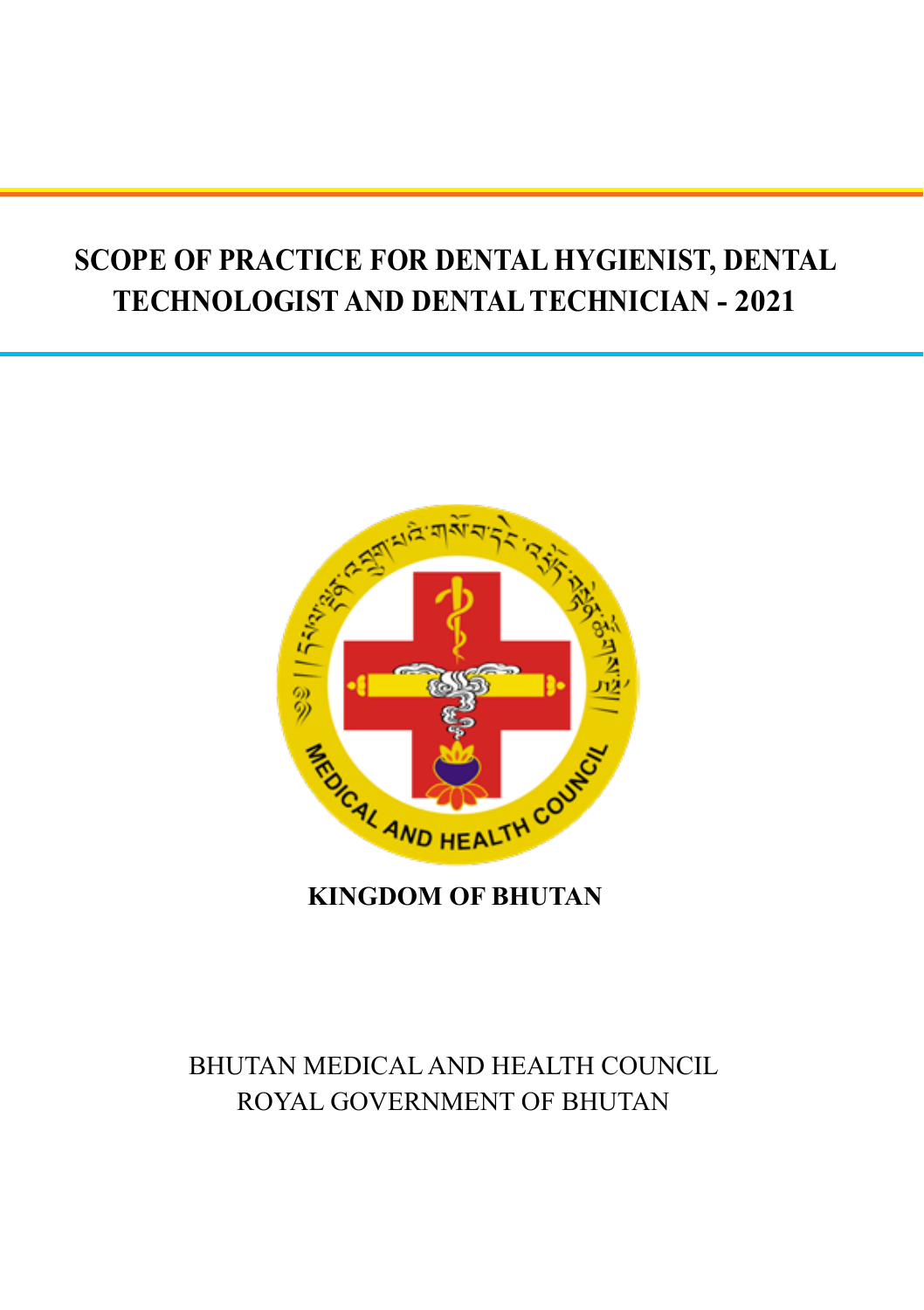### **SCOPE OF PRACTICE FOR DENTAL HYGIENIST, DENTAL TECHNOLOGIST AND DENTAL TECHNICIAN**



**KINGDOM OF BHUTAN** 

### Bhutan Medical and Health Council Royal Government of Bhutan

*Scope of Practice for Dental Hygienist, Dental Technologist and Dental Technician* **1**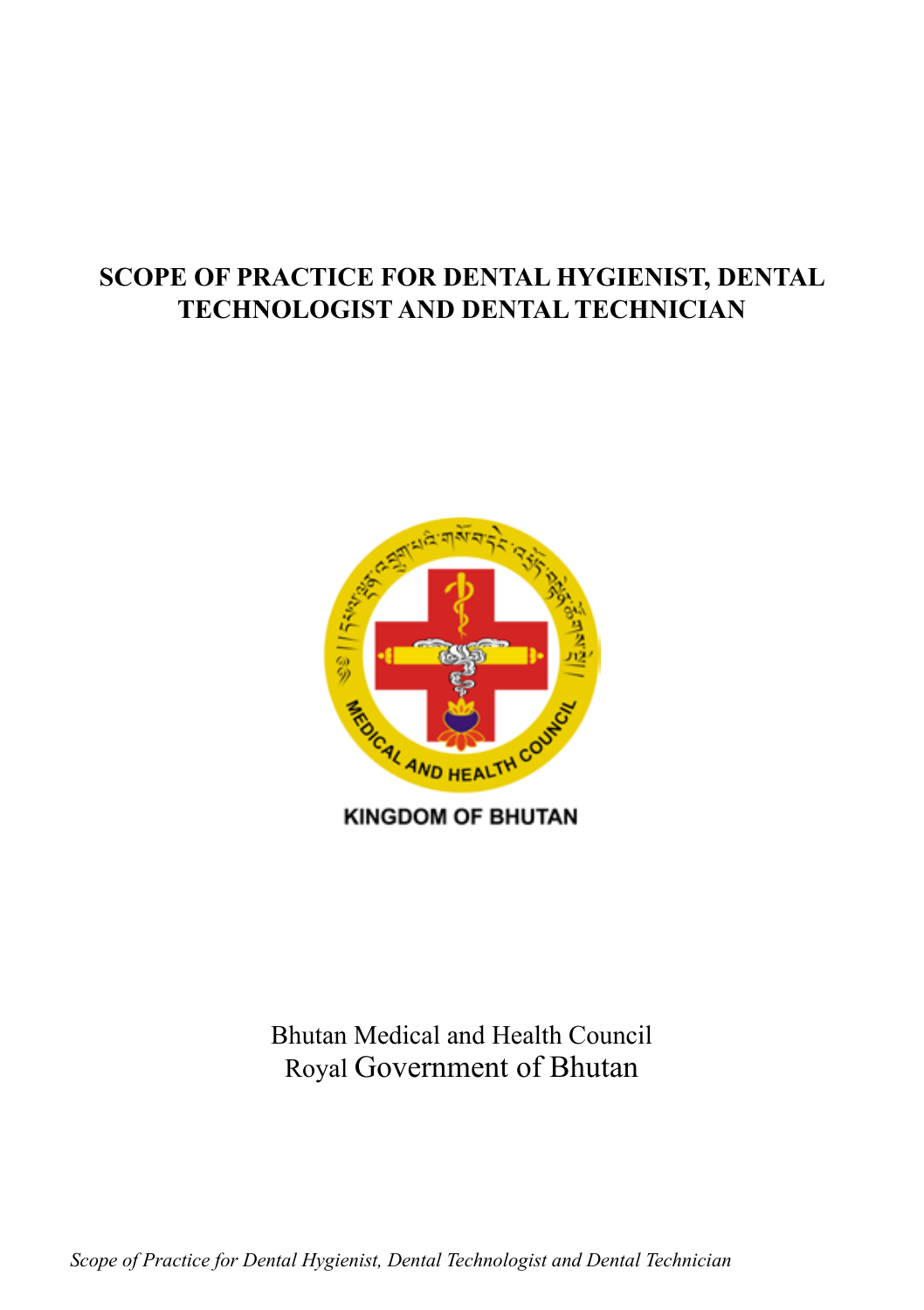©2021 Bhutan Medical and Health Council

Autonomous Government Agency Tel: +975-2-331102 www.bmhc.gov.bt

**2** *Scope of Practice for Dental Hygienist, Dental Technologist and Dental Technician*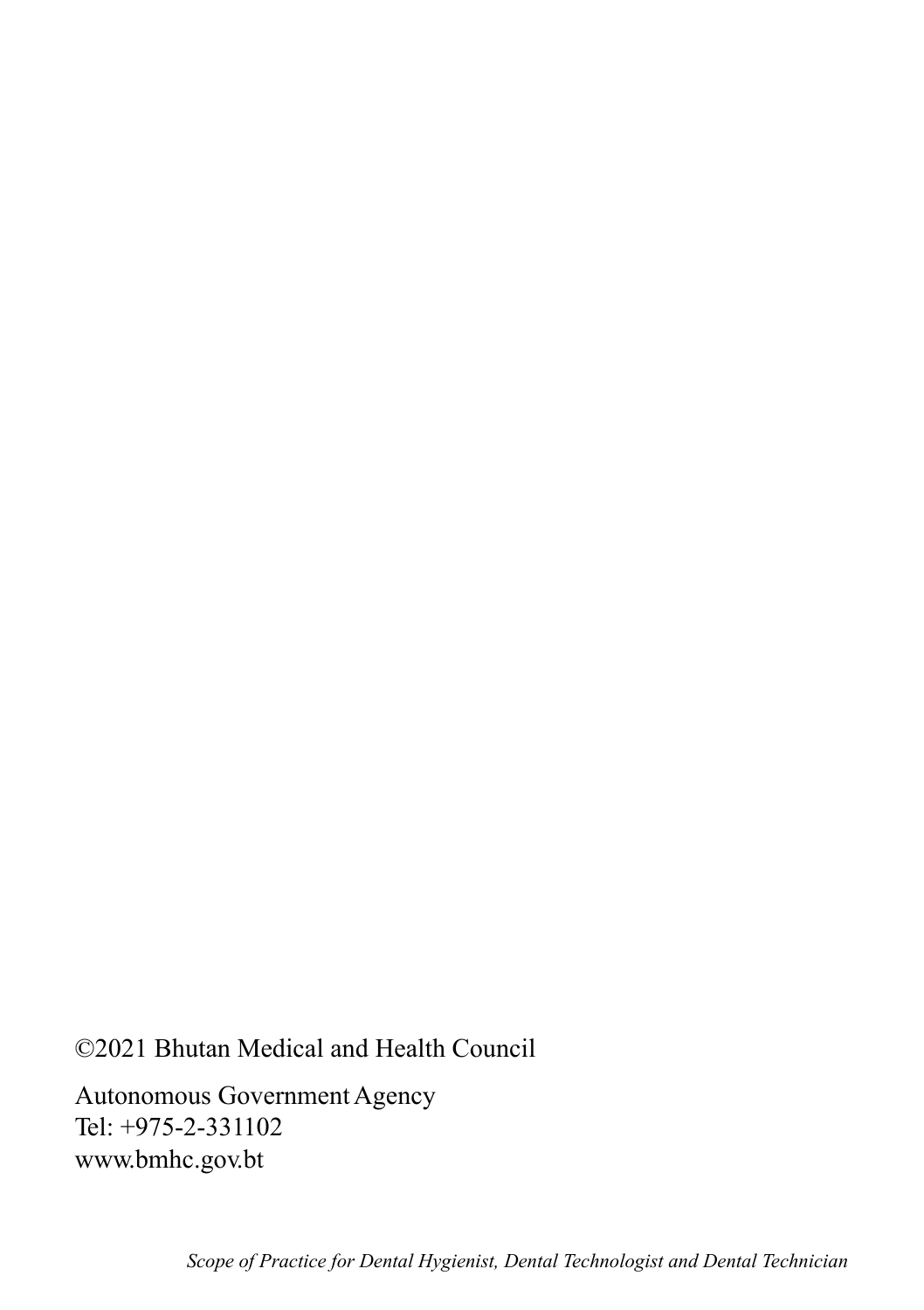# **Table of Contents**

| Preamble                                                                                        | 5  |
|-------------------------------------------------------------------------------------------------|----|
| <b>Statement</b>                                                                                | 5  |
| Competency                                                                                      | 6  |
| <b>Roles and Responsibilities</b>                                                               | 8  |
| <b>Accountability</b>                                                                           | 9  |
| <b>Continuous Professional Development (CPD)</b>                                                | 10 |
| <b>Delegation and Supervision</b>                                                               | 10 |
| <b>Practice Setting</b>                                                                         | 11 |
| <b>Collaborative Practice</b>                                                                   | 11 |
| <b>Expanded Practice</b>                                                                        | 12 |
| <b>Appendix</b>                                                                                 | 13 |
| <b>Annexure I - Scope of practice for Dental Hygienist</b>                                      | 13 |
| <b>Annexure II - Scope of Practice for Dental Technologist and</b><br><b>Dental Technicians</b> | 15 |
| <b>Definitions</b>                                                                              | 19 |
| <b>Abbreviations</b>                                                                            | 21 |
| <b>References</b>                                                                               | 22 |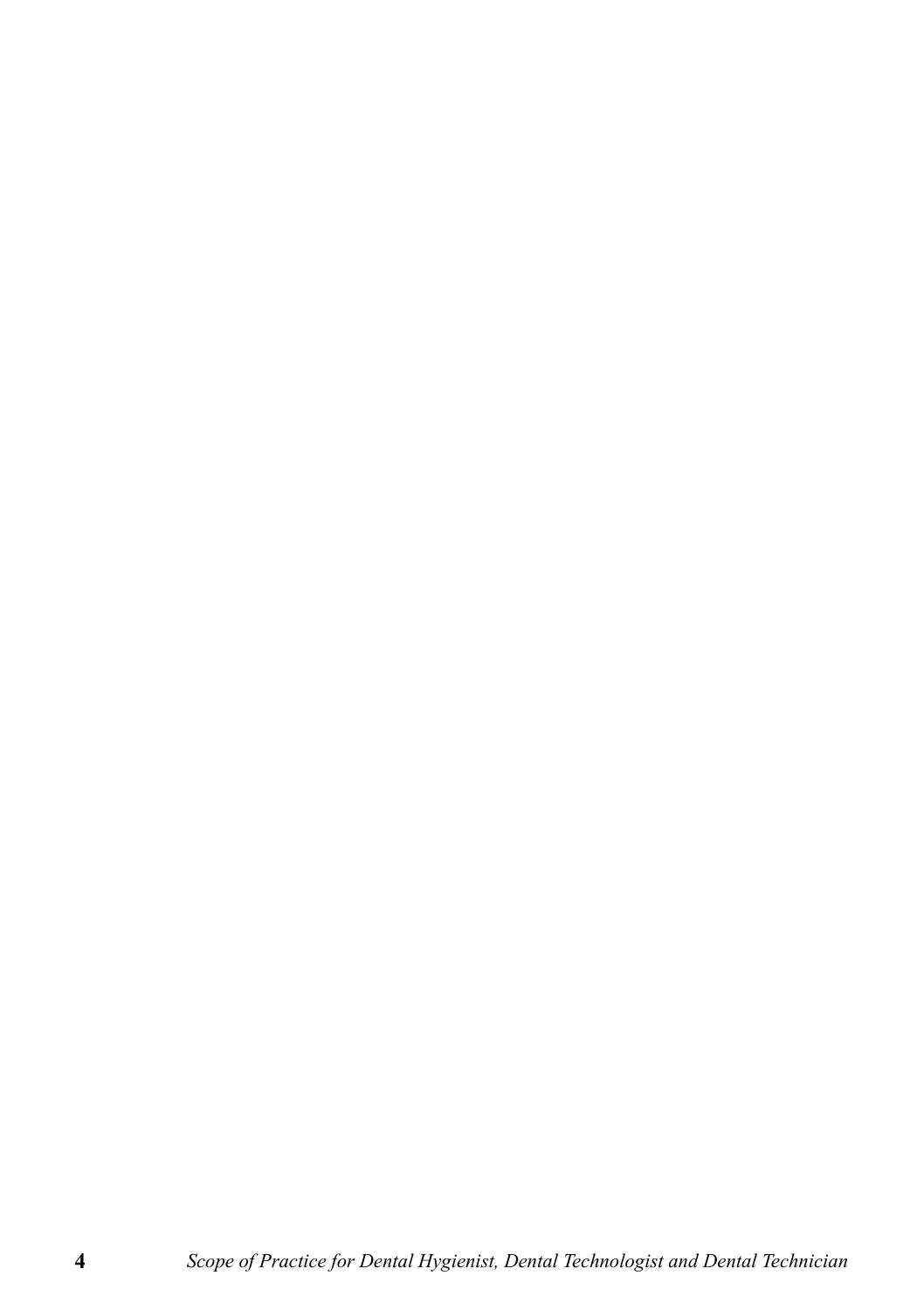# **Preamble**

Under the power vested in the General Body by the Chapter VI Section (i) of the Medical and Health Council Act 2002, Kingdom of Bhutan, the General Body of the Council during its 14th General Body Meeting held on 25th August 2021 approved this document.

## **Short Title**

Scope of Practice for Dental Hygienist, Dental Technologist and Dental Technician (2021).

#### **Commencement**

This document shall come into effect from 1st January 2022.

#### **Supersession**

This document shall supersede the provisions of existing guideline, notifications and circulars that are inconsistent with this Scope of Practice.

#### **Application**

This document describes the scope of practice for

Dental Hygienists, Dental Technologists and Dental Technicians registered with the Bhutan

Medical and Health Council practicing in the health centers within the country.

#### **Statement**

This scope of practice for the Dental Hygienist, Dental Technologist and Dental Technician sets out the procedures, actions and processes that the registered Dental Hygienist, Dental Technologist and Dental Technicians are allowed to perform.

Dental Hygienists play a significant role in prevention and promotion of oral related diseases. Dental Hygienist's main job is to work with Dental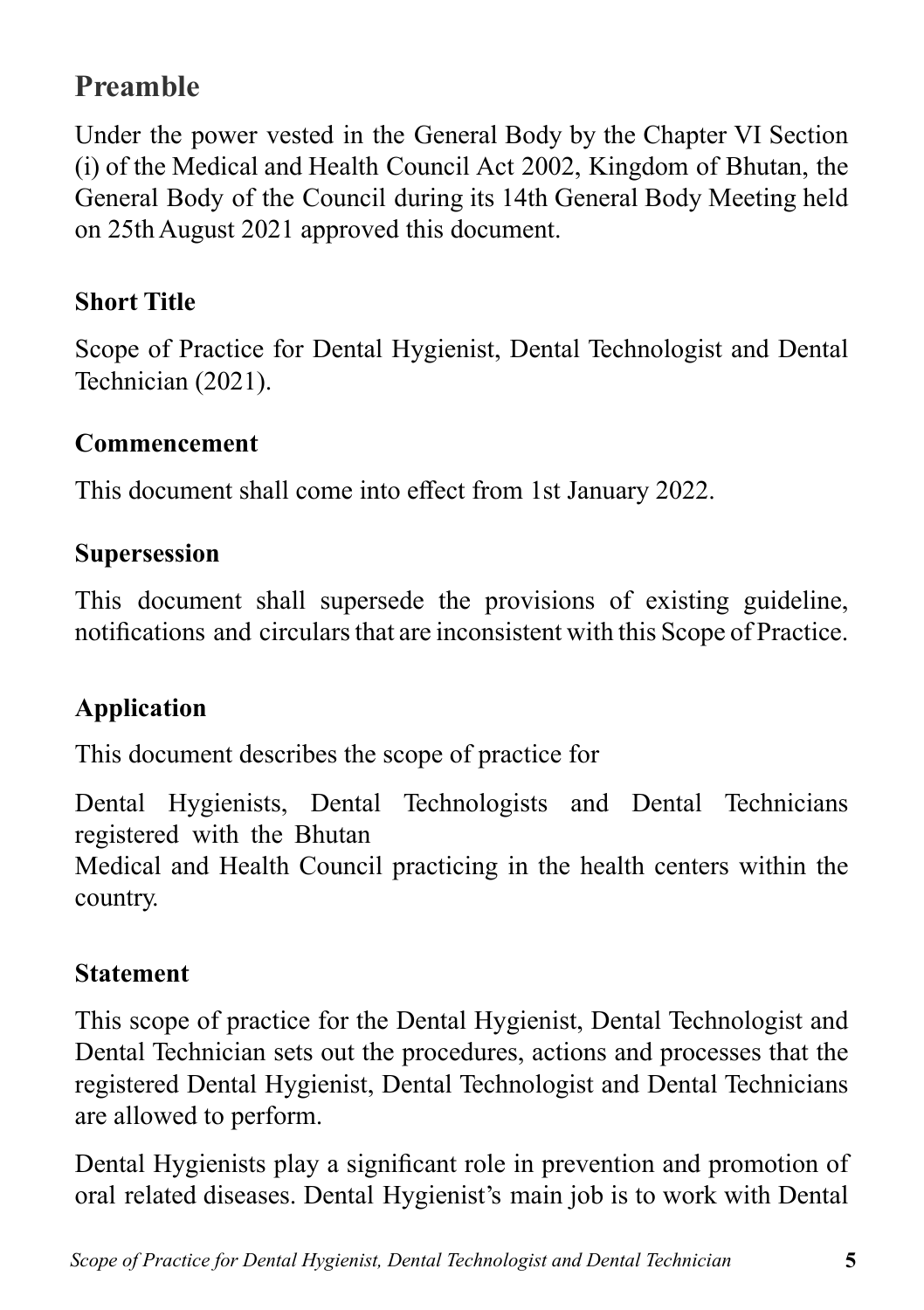Surgeons and other specialists during the dental procedures as clinical assistants. Additionally, they participate in community oral healthcare services, surveillance and research. Dental Hygienist profession includes certificate in dental hygiene (CDH), diploma in dental hygiene (DDH) and diploma in dental therapy (DDTher).

Dental Technologist and Dental Technician professionals perform the procedures associated with design, fabrication of dental prosthetics such as dentures, oral and extra-oral appliances, maxillofacial prostheses and crowns and bridges. Dental Technologist and Dental Technician perform typically the list of following core tasks as well – trimming and pouring dental models; fabricating porcelain veneers for crowns; implanting restorations; making ceramic crowns using ceramic-metal techniques; building and finishing crowns; fabricating accurate models based on the impression and maintaining a detailed laboratory record. They play a significant role to improve quality results by studying, evaluating, re-designing processes and fabrication lab work. The Dental Technology profession includes certificates in Dental Technology, Diploma in Dental Technology and Bachelors in Dental Technology.

## **Competency**

## **Registered Dental Hygienists must exhibit following competencies:**

- Apply professional code of ethics in all endeavors;
- Adhere to professional conduct and practices along with established dental standard operating procedures and safety guidelines;
- Promote patient's health and wellness using critical thinking and problem solving;
- Communicate effectively with individuals and groups from diverse populations;
- Implement quality assurance mechanisms to evaluate effectiveness of dental services;
- Collaborate with patients and other professionals to have comprehensive dental health care;
- Perform basic life support during medical emergencies;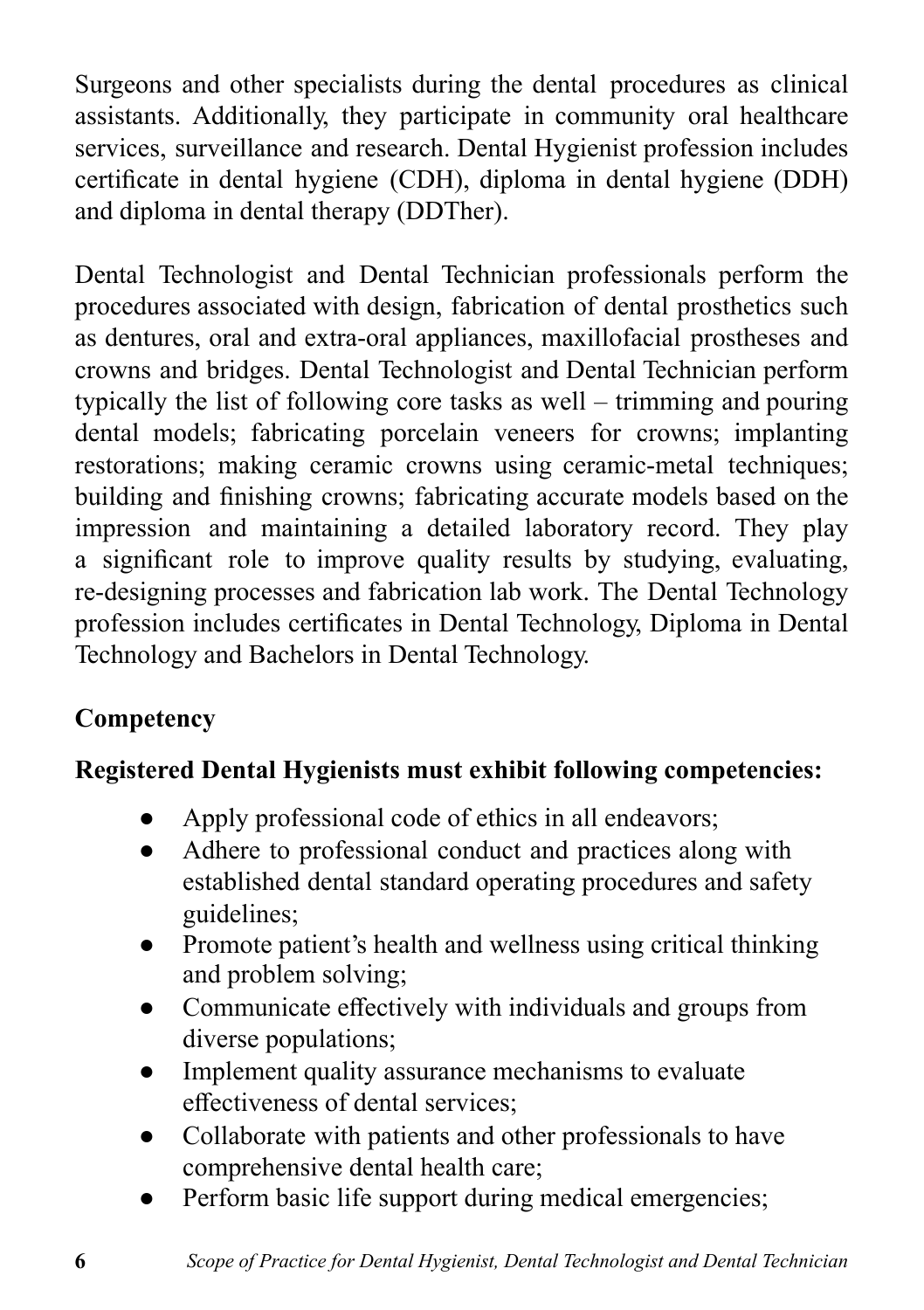- Complete data documentation related to patient care and treatment;
- Continuously perform self-assessment for life-long learning and professional growth;
- Implement effective human resource, material and financial management; and
- Demonstrate research skills to solve the problems through evidence gathering.

# **Registered Dental Technologist and Dental Technician must exhibit following competencies:**

- Obtain patient information relevant to the design, manufacture and delivery of prostheses and dental appliances, and records this information logically, legibly and securely;
- Communicates effectively with concern specialist and the patient regarding shade selection, and also appropriately perform any lab procedures
- Must know the common infectious diseases and ensure infection control while undertaking any dental procedures.
- Undertakes occupational health and safety procedures to ensure compliance with relevant laws and practice standards;
- Understands and complies with the ethical responsibilities and legislative requirements for safe and competent practice;
- Carry out processes and procedures associated with the design, fabrication and repair of fixed and removable oral and extraoral appliances;
- Analyze health practitioner's prescription and the patient's information- assesses information applicable to the design and fabrication of prostheses and appliances; and
- Review cases coming into the laboratory to decide how they should be progressed.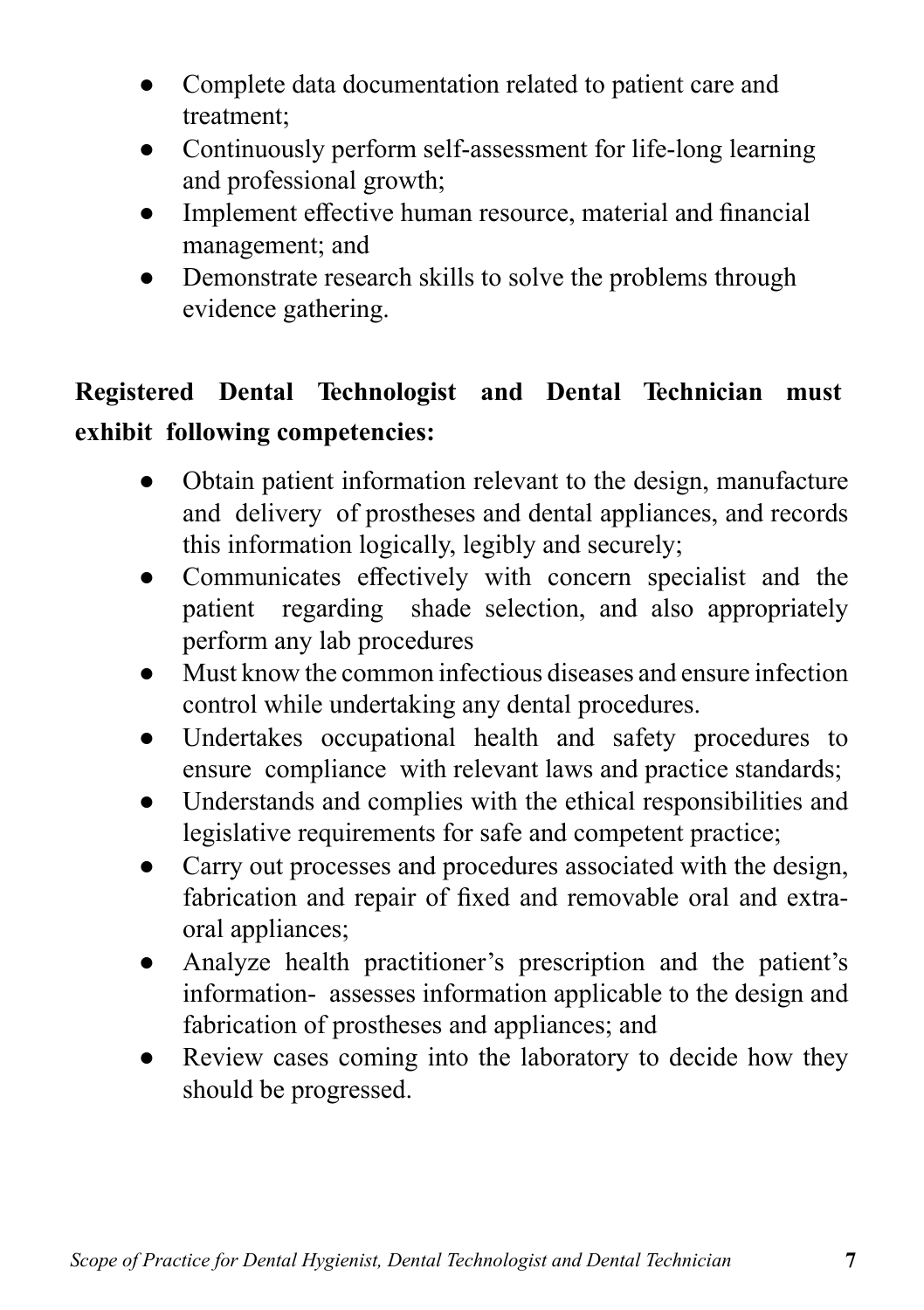## **Roles and Responsibilities**

The Dental Hygienist's primary role is to prevent oral related diseases and promote good oral hygiene practice. As Dental Hygienists, they have following roles and responsibilities

- Provide dental health care to a wide range of patients;
- Provide oral health education and demonstration to individual or groups;
- Plan and carryout oral health camp, screening, basic dental treatments and referrals;
- Provide oral health education, screening, prevention and evaluation in maternal and child health units (MCH);
- Application of dental sealant and fluoride:
- Perform supragingival and subgingival scaling and root planing;
- Follow infection control and waste management guidelines:
- Instrument and patient preparation; assist during procedures.
- Provide basic dental treatments, prescribe medicines and referrals;
- Perform intra oral dental X rays
- Perform basic life support during medical emergencies in dental practices;
- Proper documentation of patient's information and data recording;
- Indenting, evaluation and quality inspection; and
- Participate in oral health related research.

The detailed and specific responsibilities for Dental Hygienist are outlined in the Annexure I. Dental Technologists' and Dental Technicians' primary role is to fabricate dental and maxillo-facial prosthesis. They also provide other services as prescribed in the curriculum during their training as Dental Technologist and Dental Technician. They have the following roles and responsibilities:

- Carry out clinical examinations within their scope of practice;
- Record impressions for various dental prosthesis: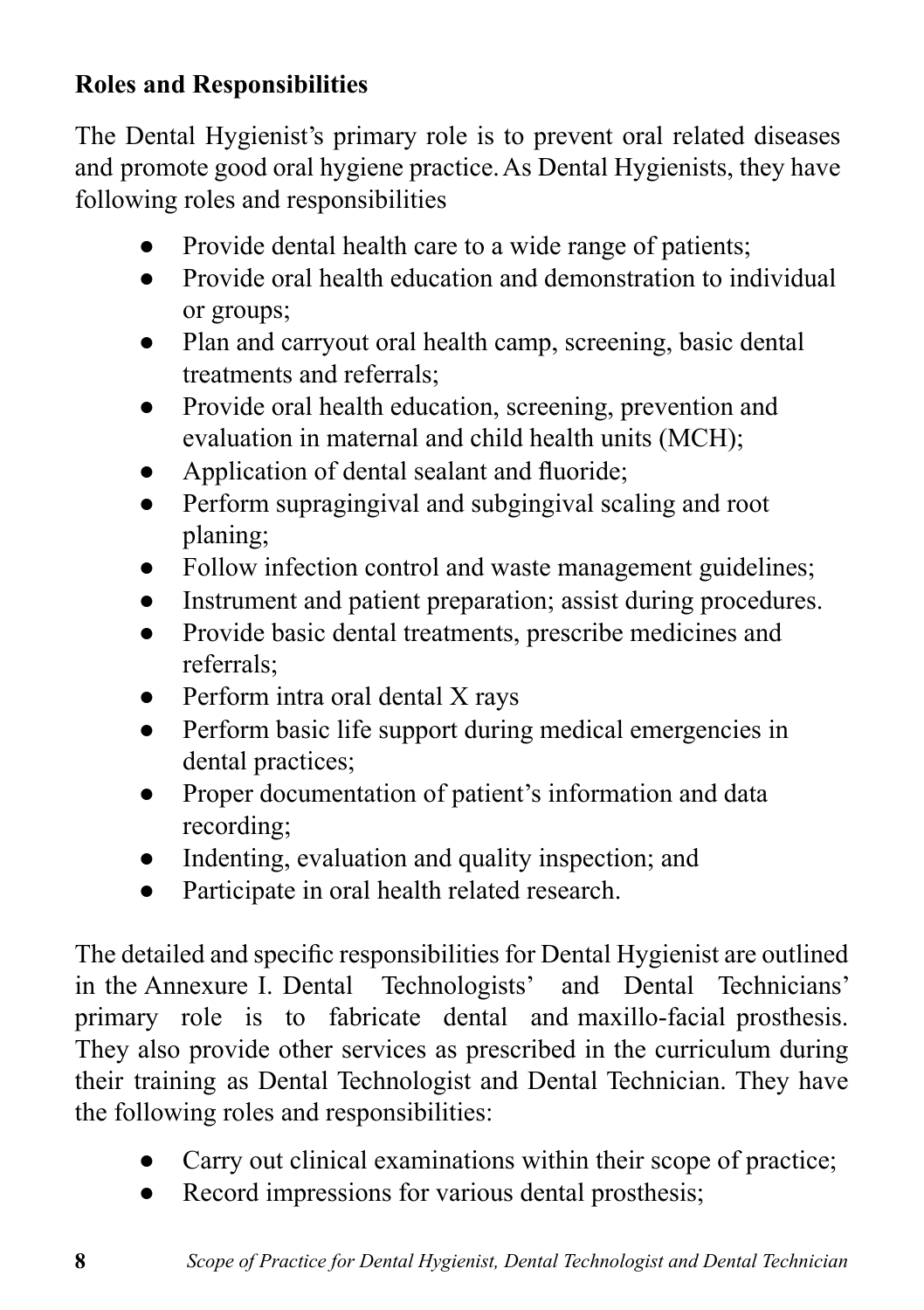- Prescribe and deliver complete dentures to the patients;
- Replace partial loss of natural teeth by fabricating partial dentures (Acrylic or cobalt chrome);
- Restore natural teeth by fabricating crowns and bridges;
- Fabricate orthodontic appliances;
- Insert removable appliances/partial dentures;
- Fabricate mouth guards;
- Fabricate implant prostheses;
- Replace missing oro-facial structures by fabricating prostheses;
- Carry out infection control measures;
- Documentation of reports, logs, and records;
- Carry out intra-oral scanning for CAD/CAM;
- Assess quality results by studying, evaluating, and redesigning processes;
- Participate in educational opportunities, reading professional publications, maintaining personal networks to update knowledge and skill; and
- Provide education on oral hygiene with dental prostheses and participate in oral health related research.

The detailed and specific responsibilities for Dental Technologist/Dental technician are outlined in the Annexure II.

#### **Accountability**

Dental Hygienists, Dental Technologists and Dental Technicians are accountable, both legally and professionally to the patient, public, regulatory body, their employer and any relevant supervisory authority for their practice, decisions and the consequences of those decisions undertaken independently or collectively as a member of the healthcare team. They should justify their decisions in the context of legislation, professional standards and guidelines, evidence-based practice and professional and ethical conduct. They are also accountable for maintaining competency as per the changing need in advance dentistry.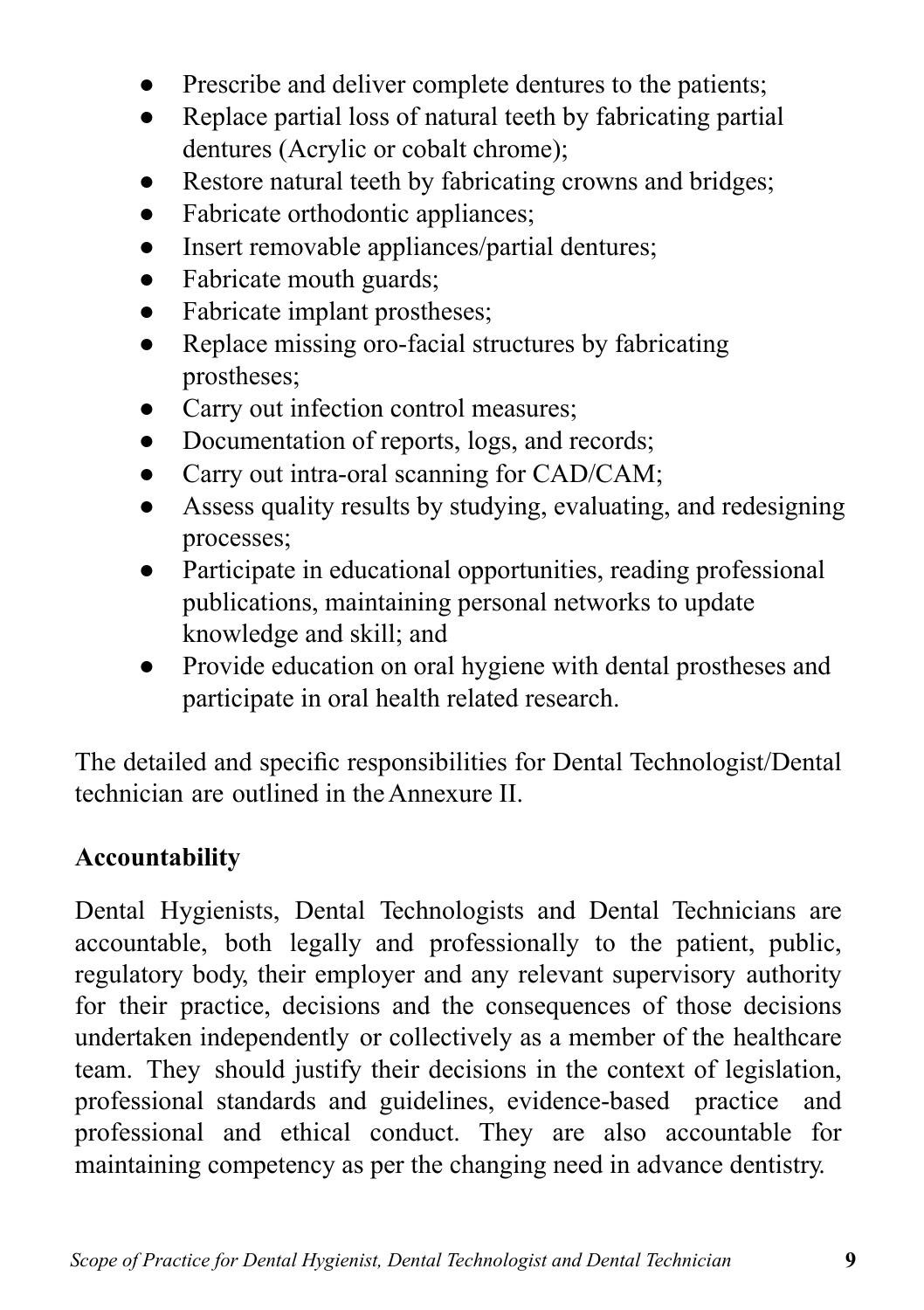### **Continuous Professional Development (CPD)**

Dental Hygienists, Dental Technologists and Dental Technicians must keep up-to-date on the most recent advances in dental science to maintain high standards of competence in terms of knowledge, skills, and code of conduct. An effective CPD Programme ensures that the Dental Hygienists, Dental Technologists and Dental Technicians to:

- Retain core competencies to practice safely and effectively;
- Develop individually and remain updated with best practices;
- Advance in order to be able to guide and train new professionals effectively;
- Expand on individual competencies to pursue interests which may be independent or complement their current scope of practice; and
- Enhance the quality of their practice to provide better oral health care service.

Continuous professional development may be accomplished through scholarship, self-study, web-based learning, hands-on workshops and training in the special areas.

### **Delegation and Supervision**

Delegation and supervision shall take place within the scope of practice by the authorized and registered Dental Hygienist, Dental Technologist and Dental Technicians to another licensed person to perform selected acts, tasks, or functions. The delegator must be available to provide the necessary and appropriate level of supervision required by the delegate. The Professionals who are supervising subordinates must ensure that she/he communicates continuously and effectively with those being supervised; is available on a regularly scheduled basis to review the practice of those being supervised, review records, and further educate those being supervised in the performance of their tasks. Supervision may include overseeing, directing, guiding, supporting and evaluating the personnel who are being supervised by them. When delegating a particular role or activity, they should take account of following principles;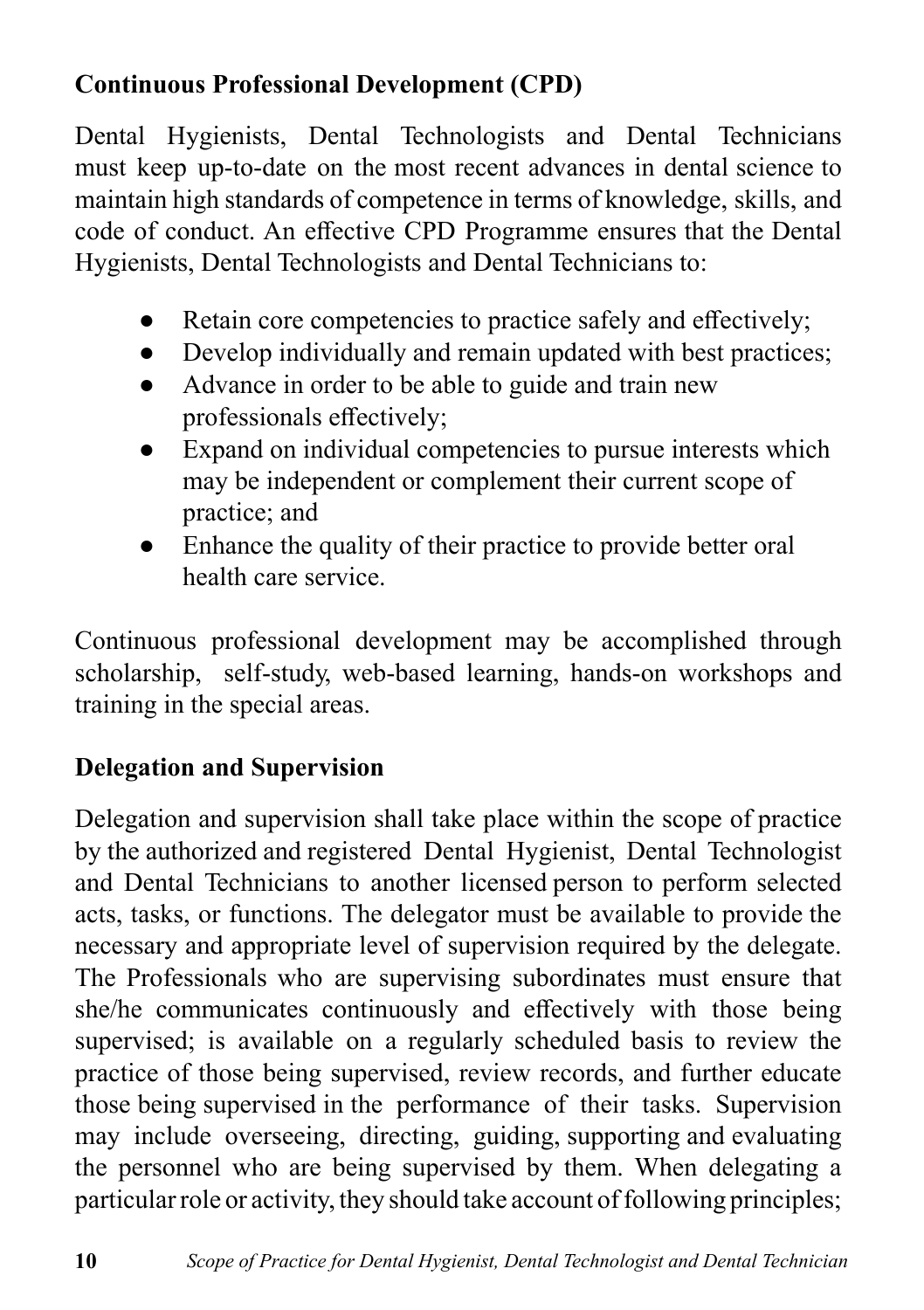- Ensure that the primary motivation for delegation is to serve the interests and needs of the patient;
- Assess the degree of risk involved in the delegation;
- Take into account the level of experience, competence, role and scope of practice of the person taking on the delegated task;
- Should not delegate to junior colleagues, if it is beyond his/her scope of practice or competency;
- Ensure appropriate assessment, planning, implementation, monitoring and evaluation of the delegated role or activity;
- Communicate the details of the role or activity in a clear and understandable way;
- Decide on the level of supervision and feedback required; and
- Ensure that the practice setting supports the delegated role or activity.

### **Practice Setting**

Dental Hygienists, Dental Technologists and Dental Technicians can practice in various authorized settings such as public or private dental clinics/healthcare centers equipped with dental facilities.

#### **Collaborative Practice**

The Dental Hygienist, Dental Technologist and Dental Technician develop and maintain professional relationships within dental professionals like Dental Surgeon and other dental specialists. They work in collaboration with relevant programs under Ministry of Health (MoH) and Ministry of Education (MoE) like oral health program, primary healthcare program, non-communicable diseases program, HIV/AIDS program, comprehensive school health program under MoH and MoE, and authorities of monastic institutions to support and implement program effectively contributing for better oral healthcare and services.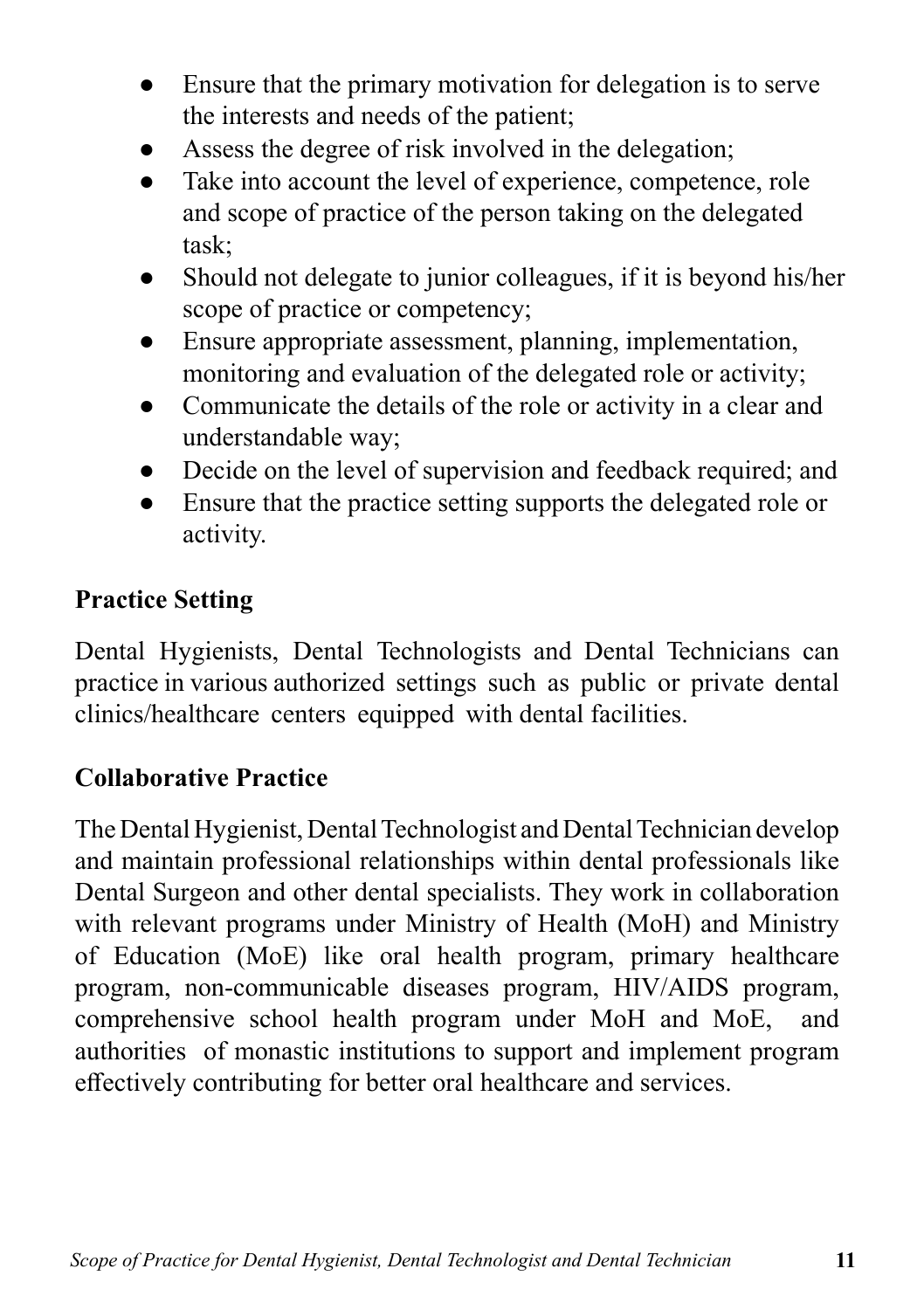### **Expanded Practice**

Dental Hygienists have opportunities to expand their scope of practice through relevant sub-specialization training in dental therapy, pediatric care, public health dentistry, oral radiology, clinical assistant in orthodontic, prosthodontic and oral surgery after credentials and obtaining registration from the Bhutan Medical and Health Council (BMHC). The professionals for expanded scope of practice possess special knowledge and skills to perform tasks with the advanced dentistry.

Dental Technologists and Dental Technicians have opportunities to expand their scope of practice through relevant credentials and training after obtaining registration from the Bhutan Medical and Health Council (BMHC). The professionals with expanded practice possess special knowledge and skills to perform advanced lab procedures in the dental laboratory like extensive knowledge of CAD/CAM and dental product design software and proficiency in using all types of project-related software.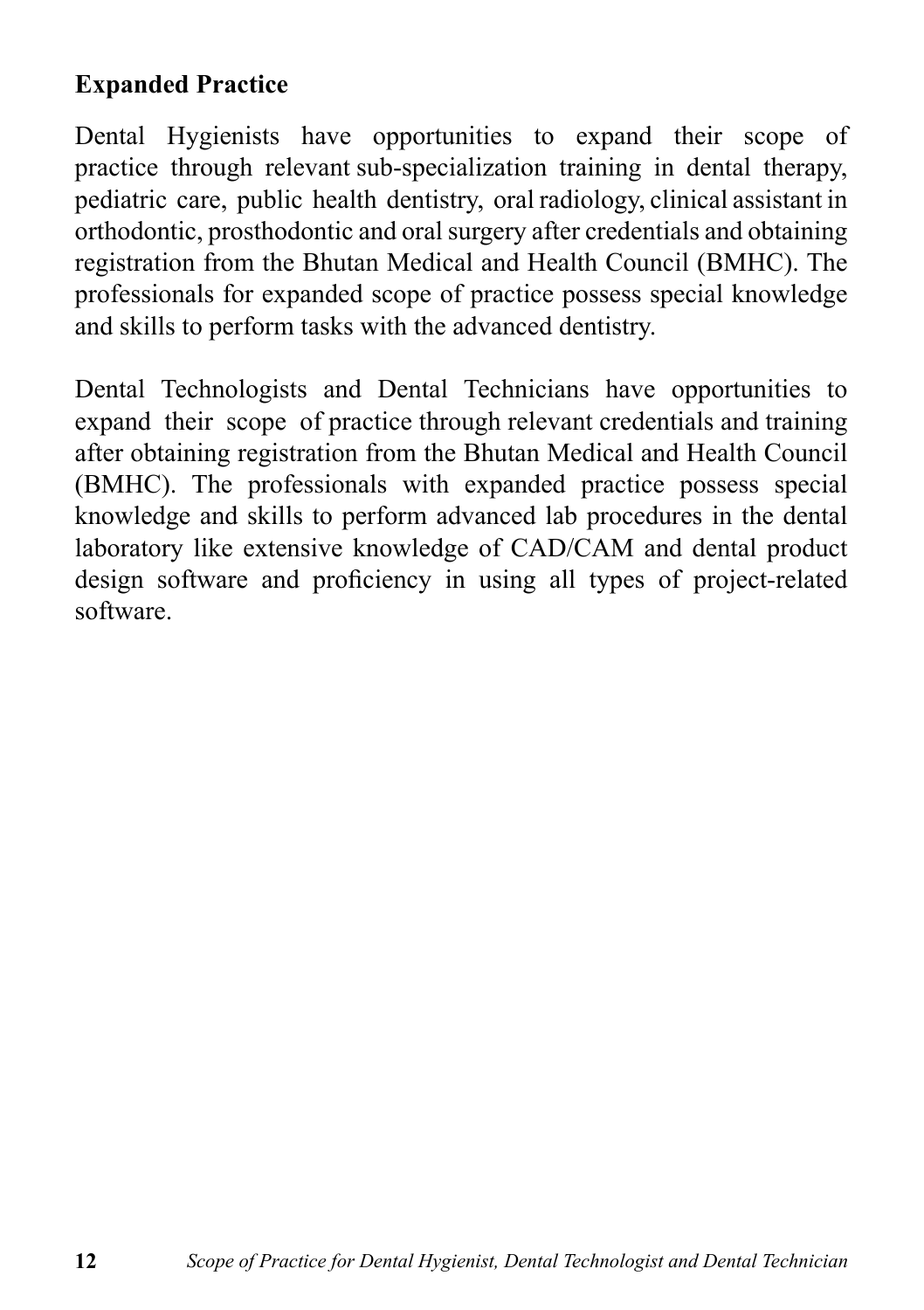# **1. Appendix**

|  | 11.1 Annexure I - Scope of practice for Dental Hygienist |  |  |  |  |  |  |  |  |
|--|----------------------------------------------------------|--|--|--|--|--|--|--|--|
|--|----------------------------------------------------------|--|--|--|--|--|--|--|--|

| <b>Level</b>   | <b>Technical Role</b>                                                                                                                                                          | Certificate/Diploma in<br><b>Dental Hygiene and</b><br><b>Dental Therapy</b> |
|----------------|--------------------------------------------------------------------------------------------------------------------------------------------------------------------------------|------------------------------------------------------------------------------|
| $\mathbf{1}$   | Oral health promotion and diseases prevention                                                                                                                                  |                                                                              |
|                | 1.1 Provide oral health education and<br>demonstration<br>individuals<br>to<br>$\alpha$ r<br>groups in clinics, schools/institutions,<br>communities and monasteries.          | Yes                                                                          |
|                | 1.2 Plan and carryout oral health camps<br>institutions and<br>communities,<br>in<br>screening oral related diseases and<br>provide basic dental treatments; and<br>referrals. | Yes                                                                          |
|                | 1.3 Provide<br>health<br>oral<br>education,<br>demonstration, screening, preventive<br>intervention<br>and<br>evaluation<br>in<br>maternal and child health unit (MCH).        | Yes                                                                          |
| $\overline{2}$ | Patient's care                                                                                                                                                                 |                                                                              |
|                | 2.1 Registration, history taking,<br>oral<br>examination, and basic treatments<br>simple<br>extractions,<br>like<br>simple<br>restorations, and referrals.                     | Yes                                                                          |
|                | 2.2 Application of dental sealant and<br>fluoride to prevent and arrest dental<br>caries.                                                                                      | Yes                                                                          |
| 2.3            | supragingival<br>and<br>Carryout<br>subgingival scaling and root surface<br>debridement<br>using<br>manual<br>and<br>powered instruments                                       | Yes                                                                          |
|                | 2.4 Instrument and patient's preparation;<br>assist dental surgeon and specialists<br>during dental/surgical procedures.                                                       | Yes                                                                          |
|                | 2.5 Perform intra oral Dental X rays                                                                                                                                           | Yes                                                                          |

*Scope of Practice for Dental Hygienist, Dental Technologist and Dental Technician* **13**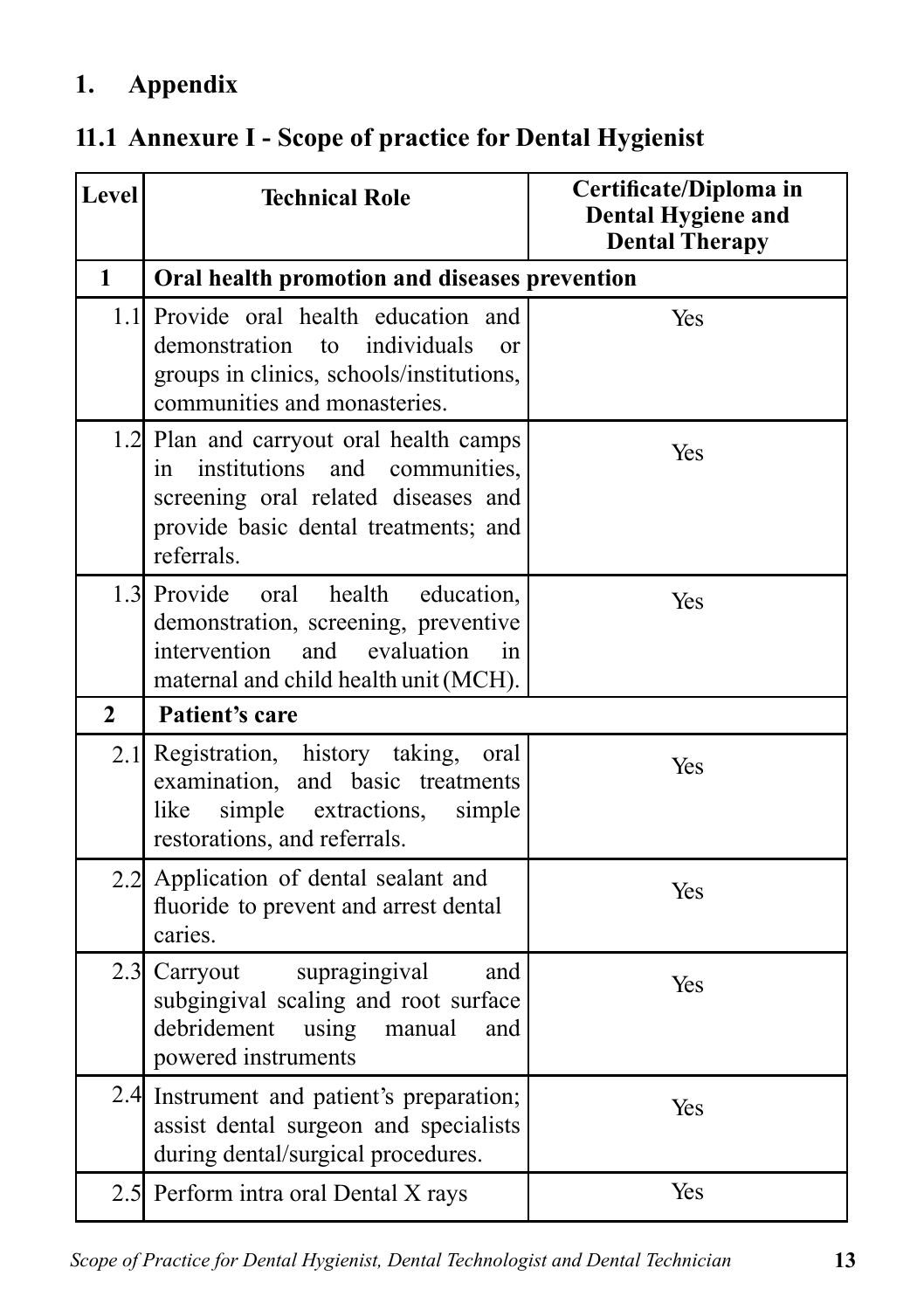|                         | 2.6 Perform basic life support during<br>medical emergencies in dental clinics.                           | Yes                                                               |
|-------------------------|-----------------------------------------------------------------------------------------------------------|-------------------------------------------------------------------|
| $\overline{3}$          | <b>Infection Control measure</b>                                                                          |                                                                   |
|                         | 3.1 Disinfection, washing and sterilization<br>dental instruments and equipment.                          | Yes                                                               |
|                         | 3.2 Waste segregation and management                                                                      | Yes                                                               |
| $\overline{\mathbf{4}}$ | <b>Documentation and recording</b>                                                                        |                                                                   |
|                         | 4.1 Proper documentation of patient's<br>information and data recording.                                  | Yes                                                               |
| 5                       | <b>Dental Store management</b>                                                                            |                                                                   |
|                         | 5.1 Dental store management, indent<br>preparation and submission;<br>evaluation and quality inspection * | Yes<br>(* require relevant knowledge<br>and training/experience)  |
| 6                       | <b>Data Analysis and researches</b>                                                                       |                                                                   |
|                         | 6.1 Participate in oral health related<br>research. *                                                     | Yes                                                               |
| $\overline{7}$          | <b>Management</b>                                                                                         |                                                                   |
|                         | 7.1 Human resource management. *                                                                          | Yes<br>(* require knowledge and<br>experience)                    |
|                         | 7.2 Check materials in stocks and<br>equipment functional.                                                | Yes                                                               |
|                         | 7.3 Engage in planning and set priorities. *                                                              | Yes<br>(* require relevant knowledge,<br>training and experience) |

*Note\* The scope of practice for Dental hygienists is mentioned for the certificate in dental hygiene, diploma in dental hygiene and diploma in dental therapy. This is as per the current practice and is subject to change in future as per the development in the field.*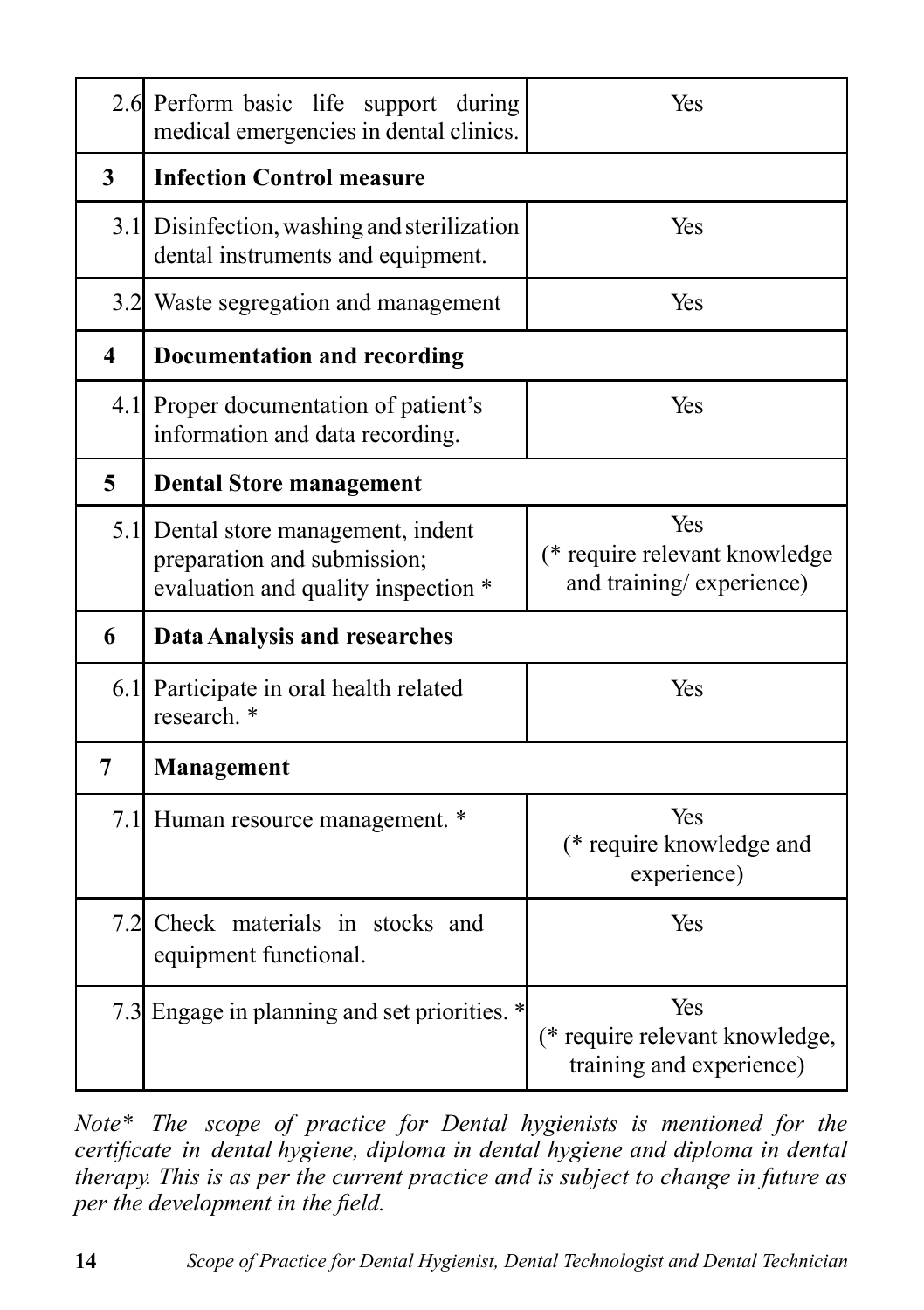### **11.2 Annexure II - Scope of Practice for Dental Technologist and Dental Technicians**

| SI. | <b>Dental Technology Services</b>                                            | <b>Bachelor's in</b> | Diploma/certificate                            |
|-----|------------------------------------------------------------------------------|----------------------|------------------------------------------------|
| No  | and Competencies                                                             | <b>Dental</b>        | in                                             |
|     |                                                                              | <b>Technology</b>    | <b>Dental Technology</b>                       |
|     | 1. Clinical Roles                                                            |                      |                                                |
|     | 1.1 Record Impression and<br>Primary<br>Impression                           | Yes                  | Yes                                            |
|     | 1.2 Assist orthodontist/<br>prosthodontist during<br>impression              | Yes                  | Yes                                            |
|     | 1.3 Border molding<br>and<br>Secondary<br>Impression                         | Yes                  | Yes                                            |
| 1.4 | Try in of Denture                                                            | Yes                  | Yes                                            |
| 1.5 | Denture insertion and follow-<br>up                                          | Yes                  | Yes                                            |
|     | 1.6 Direct Relining                                                          | Yes                  | Yes                                            |
|     | 2. Laboratory Roles                                                          |                      |                                                |
| 2.1 | Receive<br>patient,<br>Review,<br>prescription and Record patient<br>details | Yes                  | Yes                                            |
|     | 2.2 Fabrication of Acrylic<br>Partial Denture.                               | Yes                  | Yes                                            |
|     | 2.3 Fabrication of Complete Denture                                          | Yes                  | Yes                                            |
|     | 2.4 Fabrication of cast partial<br>Dentures                                  | Yes                  | Yes                                            |
|     | 2.5 Fabrication<br>of<br>orthodontic appliances                              | Yes                  | Yes (*Hands on<br>and Attachments<br>Required) |
|     | 2.6 Fabrication of obturators                                                | Yes                  | Yes                                            |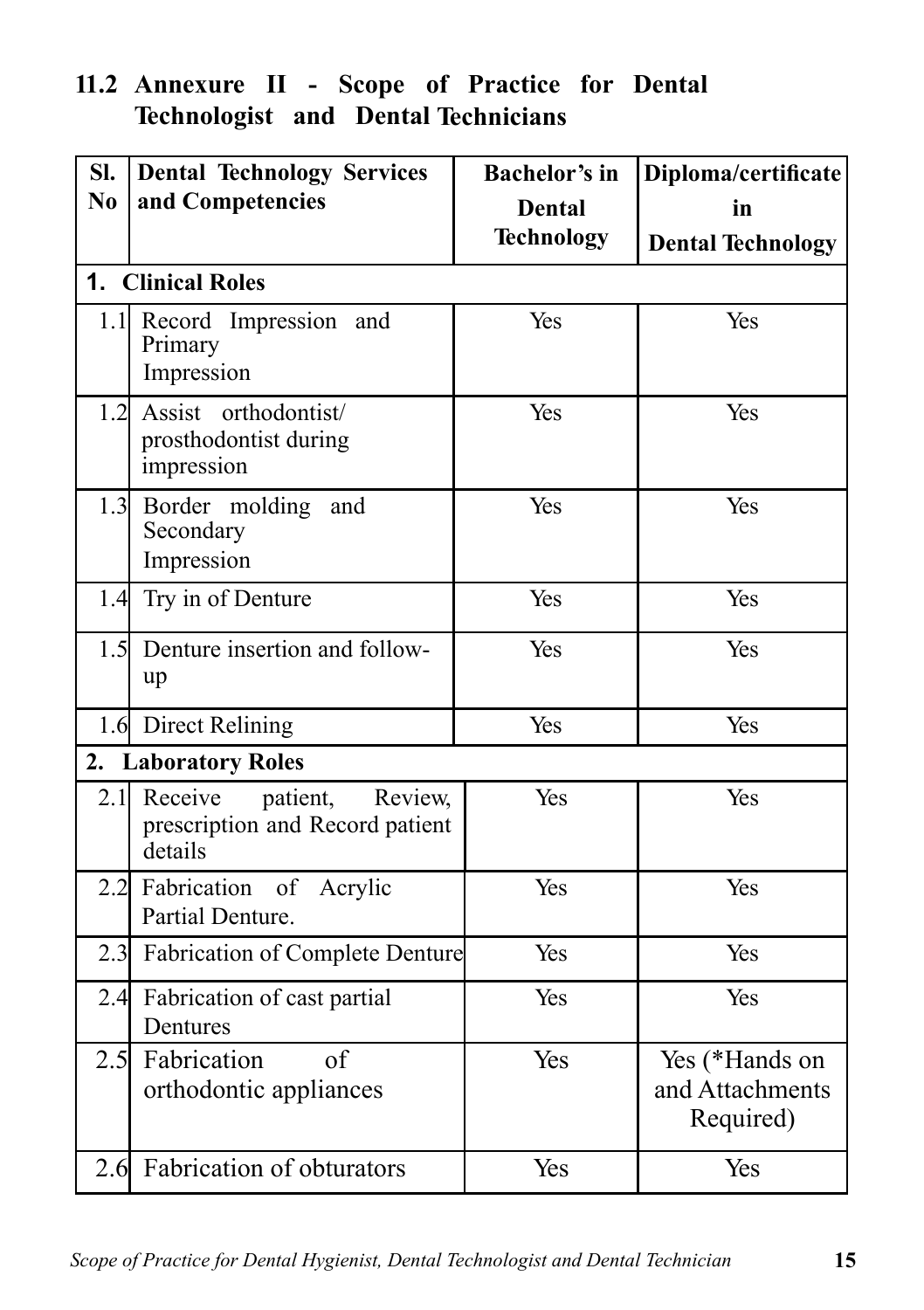| 2.7  | Fabrication of splints<br>and<br>night Guards                              | Yes | Yes                                            |
|------|----------------------------------------------------------------------------|-----|------------------------------------------------|
| 2.8  | Fabrication<br>of<br>Nasoalveolar molding                                  | Yes | Yes (*Hands on and<br>Attachments<br>Required) |
| 2.9  | Fabrication of space<br>maintainers                                        | Yes | Yes (*Hands on<br>and Attachments<br>Required) |
|      | 2.10 Fabrication of functional<br>appliances                               | Yes | Yes (Hands on<br>and Attachments<br>Required)  |
|      | 2.11 Fabrication of study models                                           | Yes | Yes                                            |
| 2.12 | Indirect-relining of dentures                                              | Yes | Yes                                            |
|      | 2.13 Rebasing of Dentures                                                  | Yes | Yes                                            |
|      | 2.14 Fabrication of full metal crowns                                      | Yes | Yes (*Hands on<br>and Attachments<br>Required) |
| 2.15 | Fabrication of porcelain<br>fused to metal crowns                          | Yes | Yes (*Hands on<br>and Attachments<br>Required) |
| 2.16 | Fabrication of all ceramic<br>crowns                                       | Yes | Yes (*Hands on<br>and Attachments<br>Required) |
| 2.17 | Fabrication of porcelain<br>fused to metal Bridges.                        | Yes | Yes (*Hands on<br>and Attachments<br>Required) |
| 2.18 | Fabrication of all Ceramic<br><b>Bridges</b>                               | Yes | Yes (*Hands on<br>and Attachments<br>Required) |
|      | 2.19 Fabrication of inlay and on lays.                                     | Yes | Yes (*Hands on<br>and Attachments<br>Required) |
| 2.20 | Fabrication of porcelain<br>veneers and jacket crowns/<br>Maryland bridges | Yes | Yes (*Hands on<br>and Attachments<br>Required) |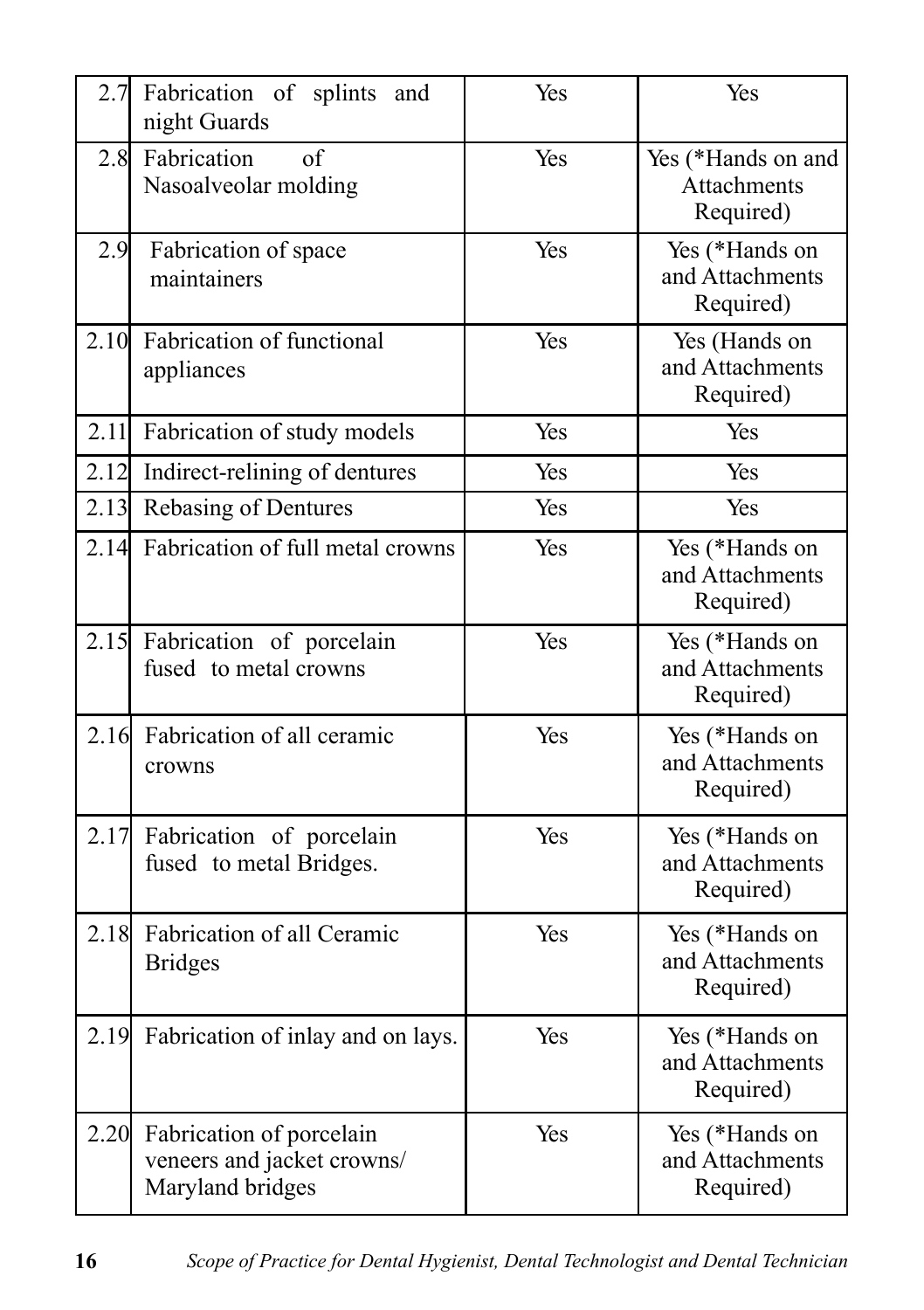| 2.21 | Fabrication of provisional<br>crowns and bridges                                                         | Yes                                                                          | Yes                                                                   |
|------|----------------------------------------------------------------------------------------------------------|------------------------------------------------------------------------------|-----------------------------------------------------------------------|
| 2.22 | Fabrication of Post and Core                                                                             | Yes                                                                          | Yes                                                                   |
| 2.23 | Fabrication<br>of<br>maxillo-<br>facial appliances.                                                      | Yes                                                                          | Yes (*additional<br>short-term training<br>required)                  |
| 3.   | <b>Infection Control Measures</b>                                                                        |                                                                              |                                                                       |
| 3.1  | Disinfection,<br>washing<br>and<br>sterilization dental instruments<br>and equipment.                    | Yes                                                                          | Yes                                                                   |
| 3.2  | Waste segregation and<br>management                                                                      | Yes                                                                          | Yes                                                                   |
| 4.   | <b>Dental Store management</b>                                                                           |                                                                              |                                                                       |
| 4.1  | Dental store management,<br>indent preparation and<br>submission; evaluation and<br>quality inspection * | Yes<br>(* require<br>relevant<br>knowledge and<br>training/<br>experience)   | Yes<br>(* require relevant<br>knowledge and<br>training / experience) |
| 5.   | <b>Data Analysis and researches</b>                                                                      |                                                                              |                                                                       |
| 5.1  | Participate in oral health<br>related research. *                                                        | Yes<br>$(*$ require<br>relevant<br>knowledge,<br>training and<br>experience) | Yes<br>(* require relevant<br>knowledge, training<br>and experience)  |
| 6.   | Management                                                                                               |                                                                              |                                                                       |
| 6.1  | Human resource management.                                                                               | Yes<br>$(*$ require<br>relevant<br>knowledge and<br>experience)              | Yes<br>(* require relevant<br>knowledge and<br>experience)            |
| 6.2  | Sufficient materials and<br>equipment functional.                                                        | Yes                                                                          | Yes                                                                   |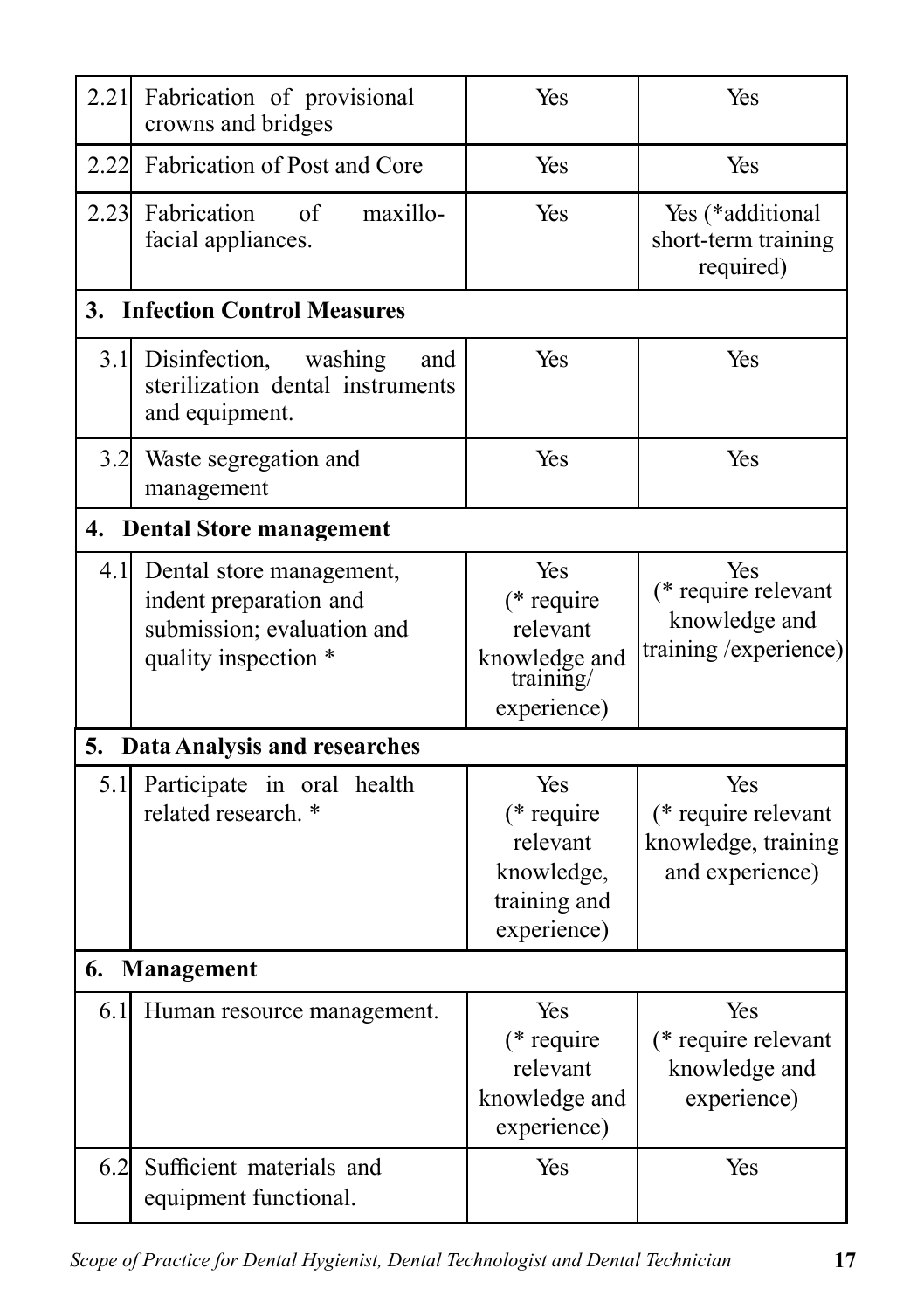| 6.3 Engage in     | planning | and | Yes          | Yes                 |
|-------------------|----------|-----|--------------|---------------------|
| set priorities. * |          |     | $(*$ require | (* require relevant |
|                   |          |     | relevant     | knowledge, training |
|                   |          |     | knowledge,   | and experience)     |
|                   |          |     | training and |                     |
|                   |          |     | experience   |                     |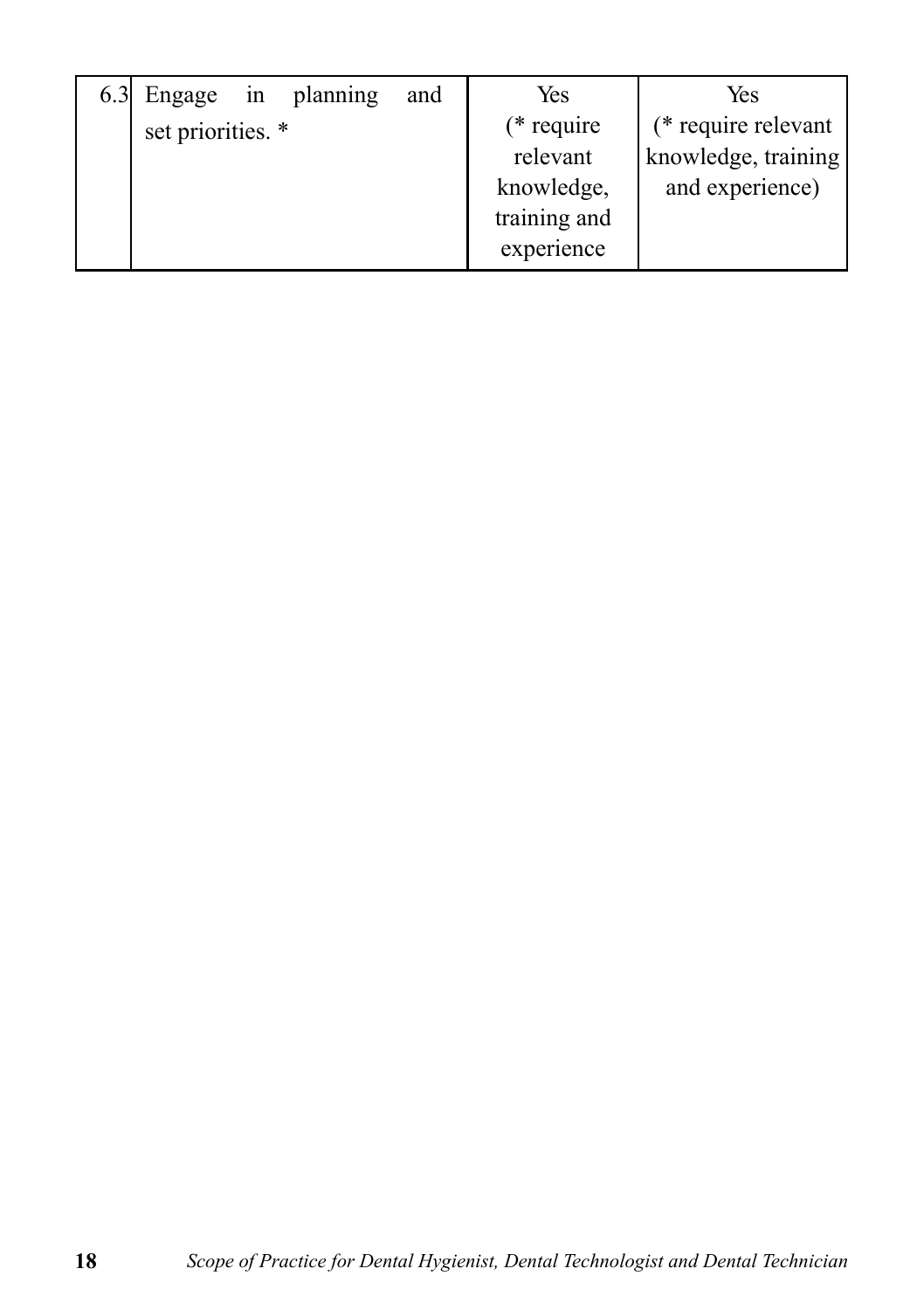### **Definitions**

- a. **Accountability:** It means being answerable for the decisions made in the course of one's professional practice.
- b. **Competence:** A distinct composite of knowledge, skill, attitude and value that is essential to the practice of the profession.
- c. **Continuous professional development:** Lifelong learning process to augment the knowledge, skills and attitude for enhancement of practice, education, leadership and research in an ever-changing healthcare environment.
- d. **Collaborative practice:** It is the professional relationship between different healthcare professionals which involve respectful, effective communication and appropriate documentation which are essential elements in providing safe, quality health care to patients and in identifying and managing risks.
- e. **Delegation:** It is the transfer of responsibility for the performance of a task to another licensed professional while retaining the accountability for the outcome.
- f. **Dental Hygienist:** Refers to dental professionals with qualification of either certificate in Dental Hygiene or Diploma in Dental Hygiene.
- g. **Dental Technologist:** Refers to those dental professionals with Bachelor's Degree in Dental Technology.
- h. **Dental Technician:** Refers to those dental professionals with qualification with either Certificate in Dental Technology or Diploma in Dental Technology.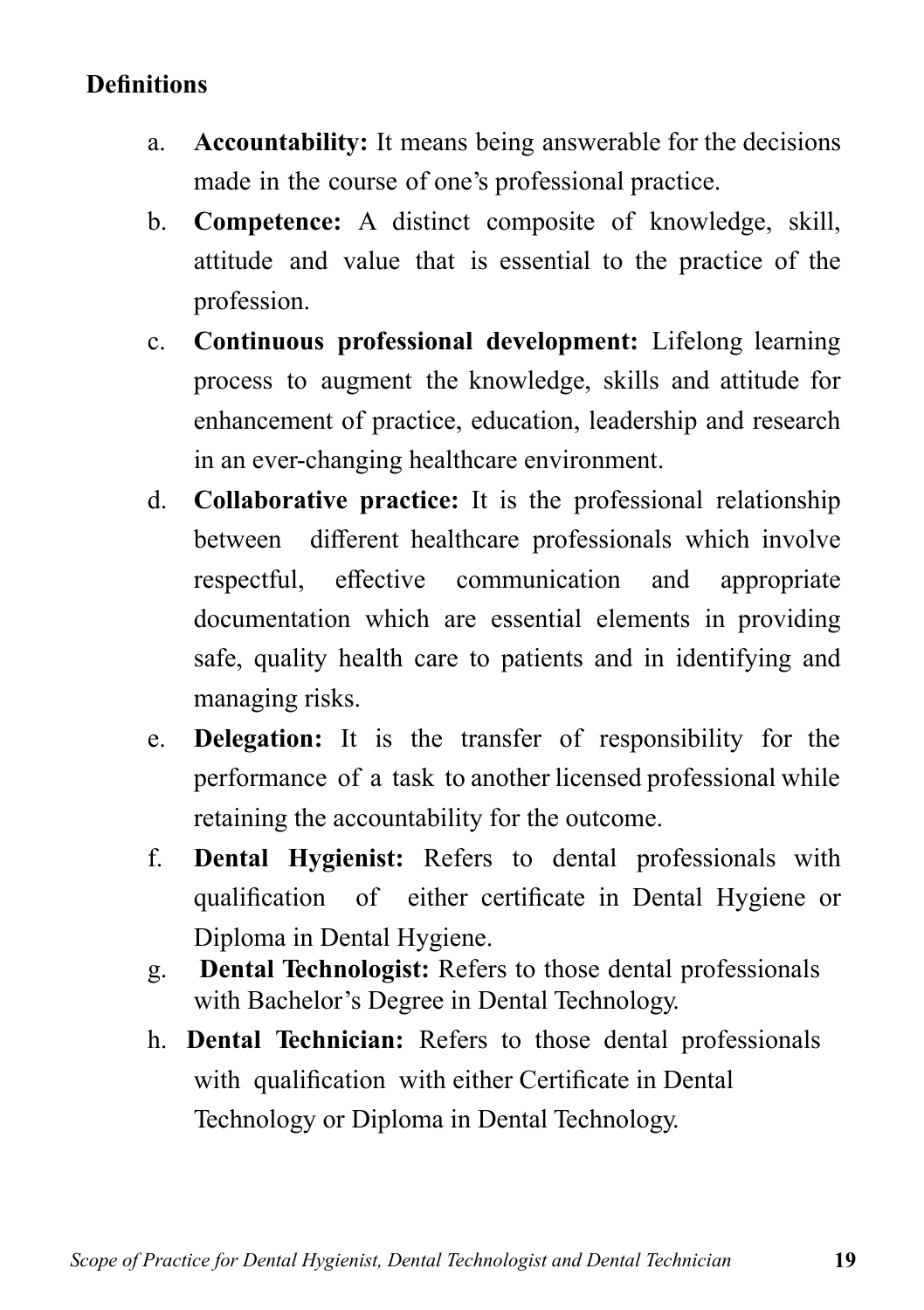- i. **Practice setting:** The practice setting refers to the place in which the health professionals work and the nature of the working environment.
- j. **Expanded practice:** Change in the role of an individual Dental Hygienist to include areas of practice that have not previously been within their scope of practice but are within the overall scope of practice of the Dental Hygienists.
- k. **Roles and Responsibilities:** The obligation to perform duties, tasks or roles using sound professional judgement and being answerable for the decisions made in doing this.
- l. **Supervision:** It is overseeing, directing, guiding, supporting and evaluating trainees by the senior employee/ supervisor.
- m. **Scope of Practice:** The range of roles, functions, responsibilities and activities which a registered health professional is educated, competent and has authority to perform.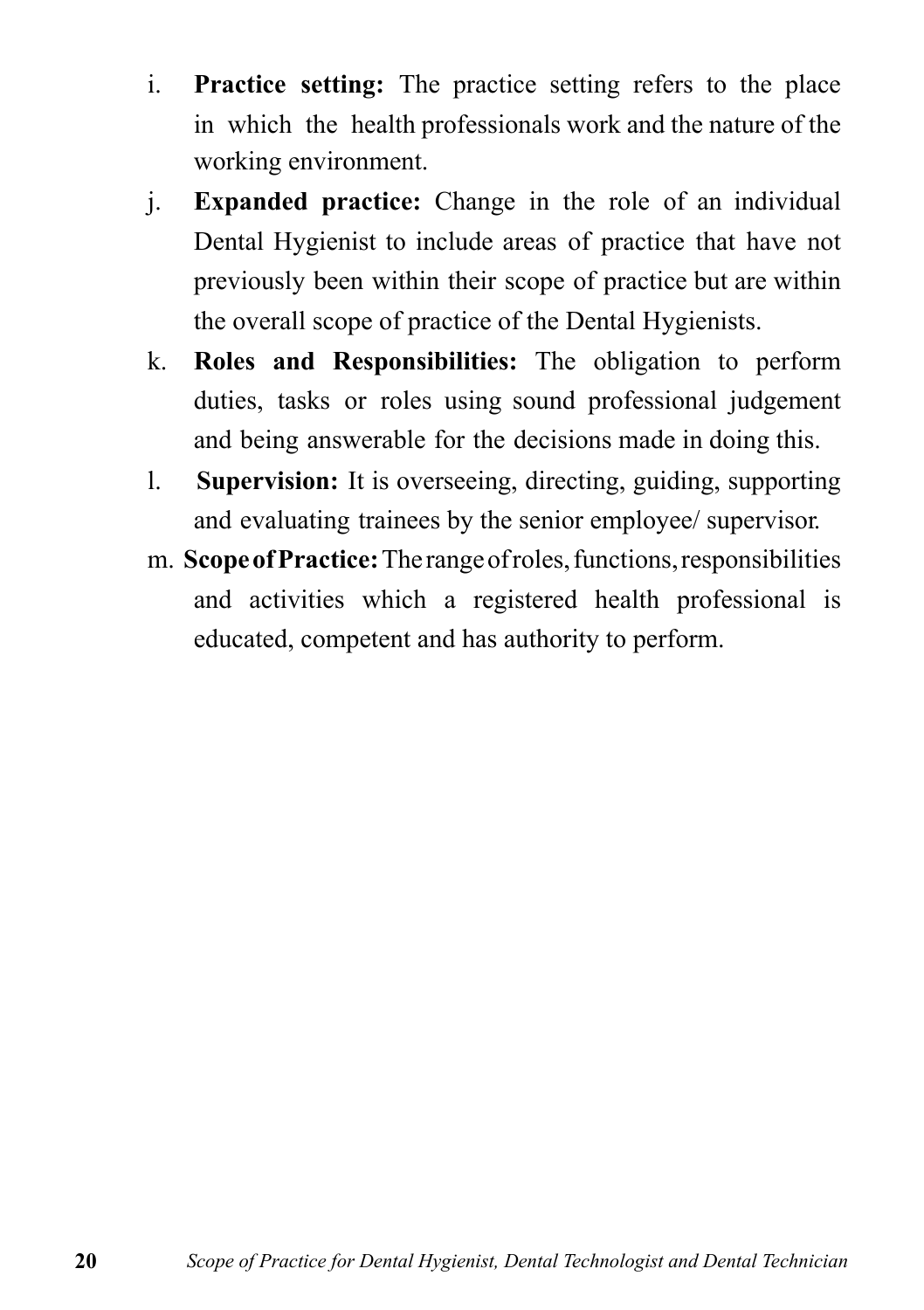### **Abbreviations**

| 1.  | DH:          | Dental Hygienist                                                       |
|-----|--------------|------------------------------------------------------------------------|
| 2.  | CDH:         | Certificate in Dental Hygiene                                          |
| 3.  | DDH:         | Diploma in Dental Hygiene                                              |
| 4.  | DDTher:      | Diploma in Dental Therapy                                              |
| 5.  | IOPA:        | Intraoral Periapical                                                   |
| 6.  | OPG:         | Orthopantomogram                                                       |
| 7.  | MoH:         | Ministry of Health                                                     |
| 8.  | MoE:         | Ministry of Education                                                  |
| 9.  | HIV/AIDS:    | Human Immunodeficiency Virus/Acquired<br>Immunodeficiency<br>Syndrome. |
| 10. | CPD:         | <b>Continuous Professional Development</b>                             |
| 11. | <b>BMHC:</b> | Bhutan Medical and Health Council                                      |
| 12. | $T/C$ :      | Temporary crown                                                        |
| 13. | PFM:         | Procelain Fused to Metal                                               |
| 14. | CPD:         | <b>Continuous Professional Development</b>                             |
| 15. | CD:          | <b>Complete Denture</b>                                                |
| 16. |              | CAD/CAM: Computer-Aided Design and Computer Aided<br>Manufacturing     |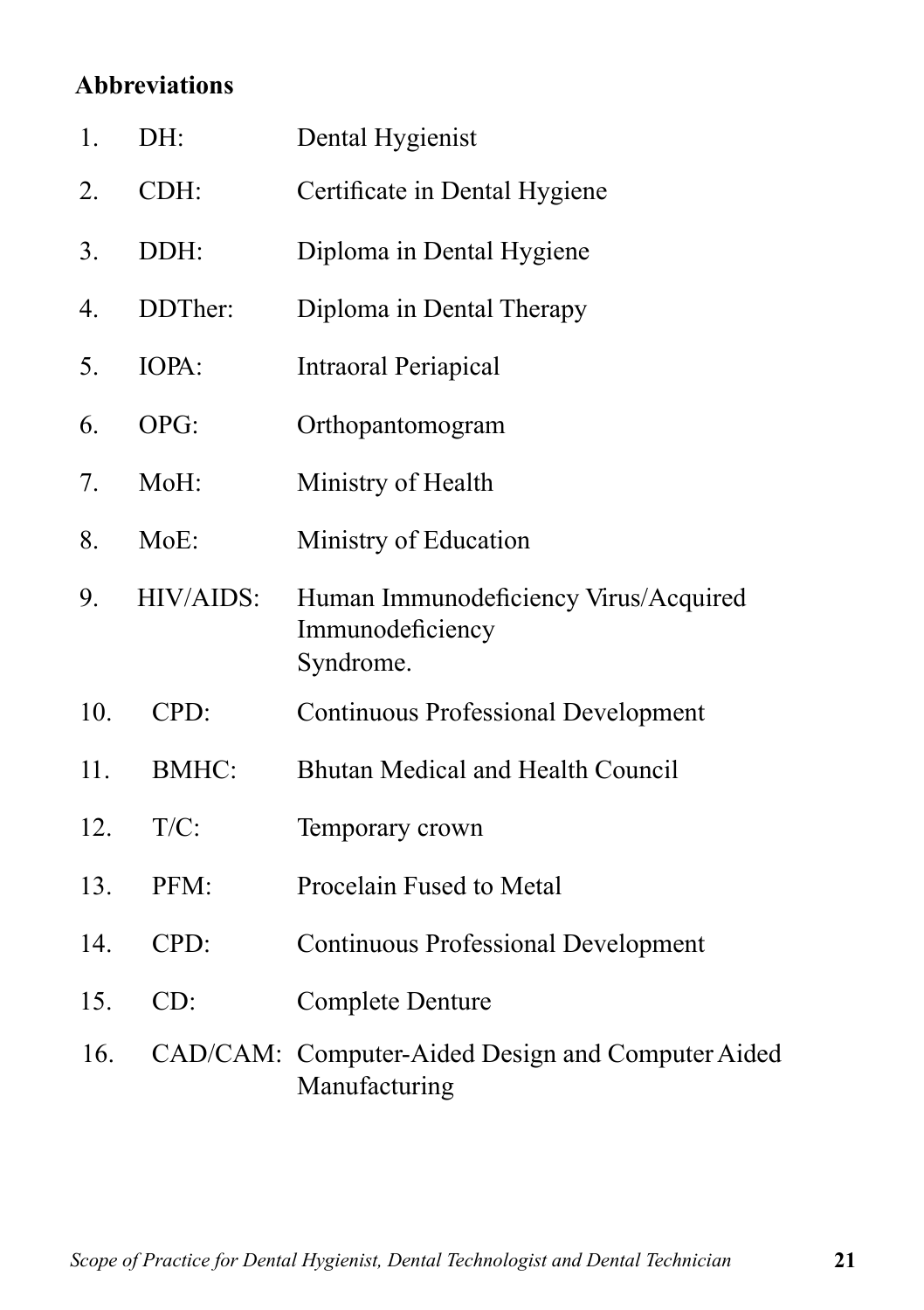#### **References**

- 1. National Dental Service Standard, 2007, RCSC
- 2. Dental Hygienist curriculum, 2012, KGUMS
- 3. Dental Technician curriculum, 2012, KGUMSB
- 4. Annual Health report 2017,2016
- 5. American Dental Hygienist Association- Job description and responsibilities
- 6. Australian Dental Hygienist Association- Job description and responsibilities
- 7. Scope of Practices: Dental hygienist, British Dental Association-2018
- 8. Scope of Practice, General Dental Council: http://www.gdc-uk. org/
- 9. Standard of Practice, College of Dental Hygiene of Ontario-January 1, 2012.
- 10. Scope of Practice: Dental Hygienist, New Zealand.
- 11. Scope of Practice of Dental Hygienist, Canada.
- 12. Scope of nursing practice: definition, decision-making & delegation 2006
- 13. Scope of Practice classification: Position Paper. Revised 2-21-12 STATUS: Approved — ASCLS House of Delegates, 2012
- 14. https://www.dcnz.org.nz/i-practise-in-new-zealand/dentaltechnicians/scope-of-pr actice-for-dental-technicians).
- 15. Classification: Position Paper Date: July 25, 2009